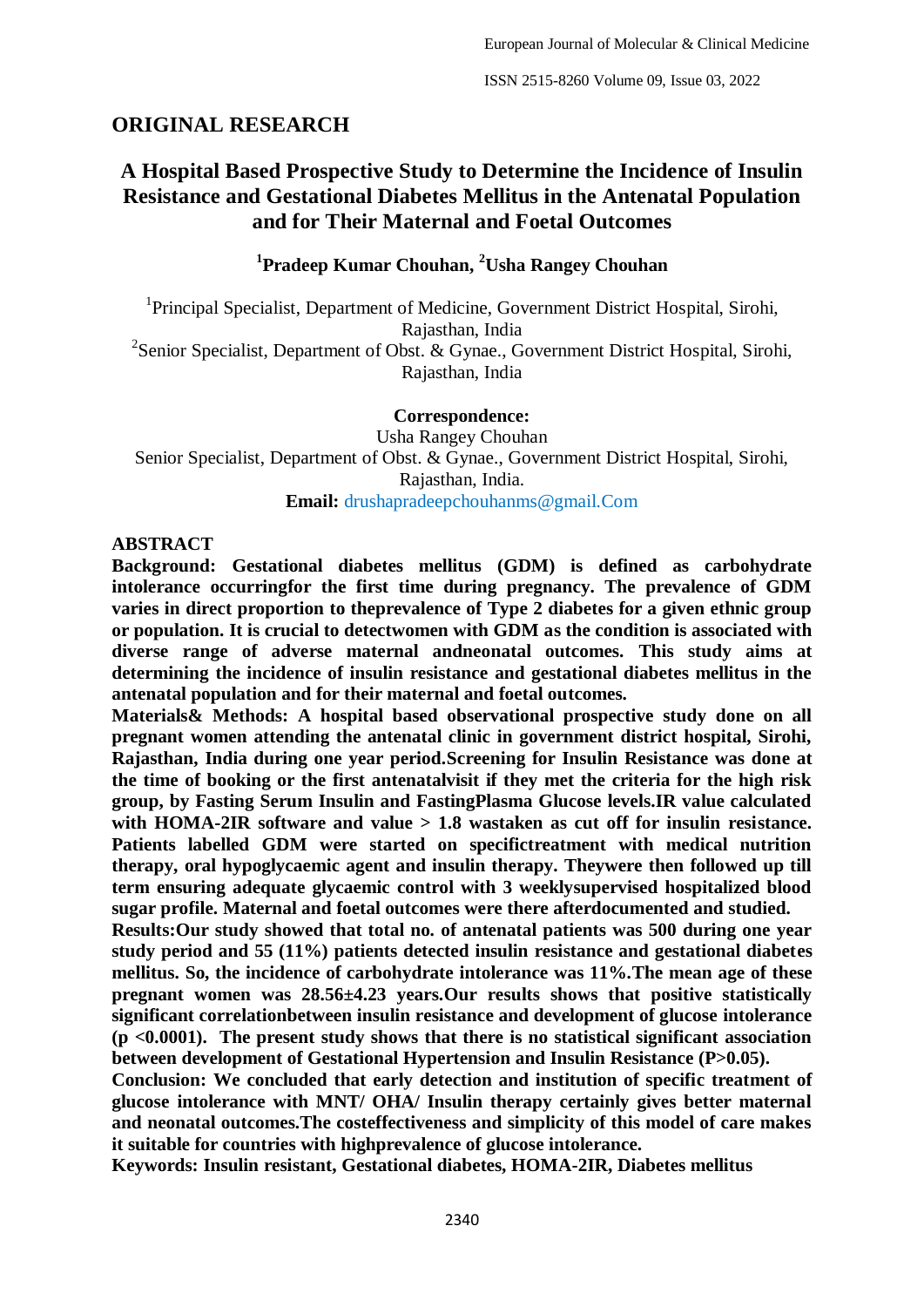## **INTRODUCTION**

Physiological changes in pregnancy include a state of insulin resistance which as aprotective measure ensures glucose availability for the growing foetus at the cost of mother'scatabolic status. Over the course of pregnancy, fasting glucose levels decrease as hepaticglucose levels increase. In the normal case, the hepatic glucose production is restrained byinsulin. The hepatic glucose production increases despite increasing fasting insulinconcentrations, resulting in a decrease in maternal hepatic insulin sensitivity leading to adecreased suppression of hepatic glucose production.

Insulin resistance (IR) in fat cells reduces the effects of insulin and results in increasedhydrolysis of stored triglycerides. Increased mobilization of stored lipids in these cellselevates free fatty acids in the blood plasma. Insulin resistance in muscle cells reducesglucose uptake and so local storage of glucose as glycogen is reduced. IR in liver cellsresults in impaired glycogen synthesis and a failure to suppress glucose production.

Women diagnosed with GDM have higher fasting glucose concentrations; however,the basic hepatic glucose production does not differ from women with normal glucosetolerance. In the case of GDM, there is an imbalance between tissue insulin requirements forregulation of glucose and the ability of the β-cells in the pancreas to meet the requirements.

Gestational diabetes mellitus (GDM), a common medical complication of pregnancy,is defined as "any degree of glucose intolerance with onset or first recognition duringpregnancy".<sup>1,2</sup> GDM has been studied extensively for more than 40 years, but there is still alack of a good foundation of scientific data on which to make evidence-based decisionsregarding treatment. In clinical practice, data from women with pregestational diabetes havebeen extrapolated to women with GDM.

Some studies have also convincingly indicated that there is an association betweenglucose intolerance and maternal as well as perinatal complications, in particular foetalmacrosomia and resultant shoulder dystocia, and caesarean delivery.<sup>3,4</sup> Very few prospective studies on GDMhave been carried out, and virtually no randomized controlled data for subjects in whomGDM is left untreated are available.

Some have attributed risks of adverse outcomes associated with GDM, such as birthweight that is large for gestational age (LGA), excess foetal adiposity, and higher rate ofcaesarean section, to confounding characteristics, such as obesity, more advanced maternalage, or other medical complications, rather than glucose intolerance<sup>5-7</sup>. Bias of caregiverstoward expectation of adverse outcomes may increase morbidity due to increasedintervention<sup>8</sup>. Some suggest that criteria currently in wide use for the diagnosis of GDM aretoo restrictive and that lesser degrees of hyperglycaemia increase risk of adverse perinataloutcomes $9-12$ . Conversely, others believe that systematic efforts to identify GDM should bestopped unless data become available to link significant morbidities to specific degrees ofglucose intolerance<sup>6</sup>. Lack of international uniformity in the approach to ascertainment anddiagnosis of GDM has been a major hurdle $2$ .

Importantly, there were continuous graded relationships between higher maternalglucose and increasing frequency of the primary outcomes, independent of other risk factors. Similar associations were also observed for secondary outcomes.13,14 Associations did notdiffer among centres; thus, the results were applicable to all centres and could be usedglobally to develop outcome-based criteria for classifying glucose metabolism in pregnancy.Because associations were continuous with no obvious thresholds at which risks increased, itwas concluded that a consensus was required to translate these results into clinical practice.This study aims at determining the incidence of insulin resistance and gestational diabetes mellitus in the antenatal population and for their maternal and foetal outcomes.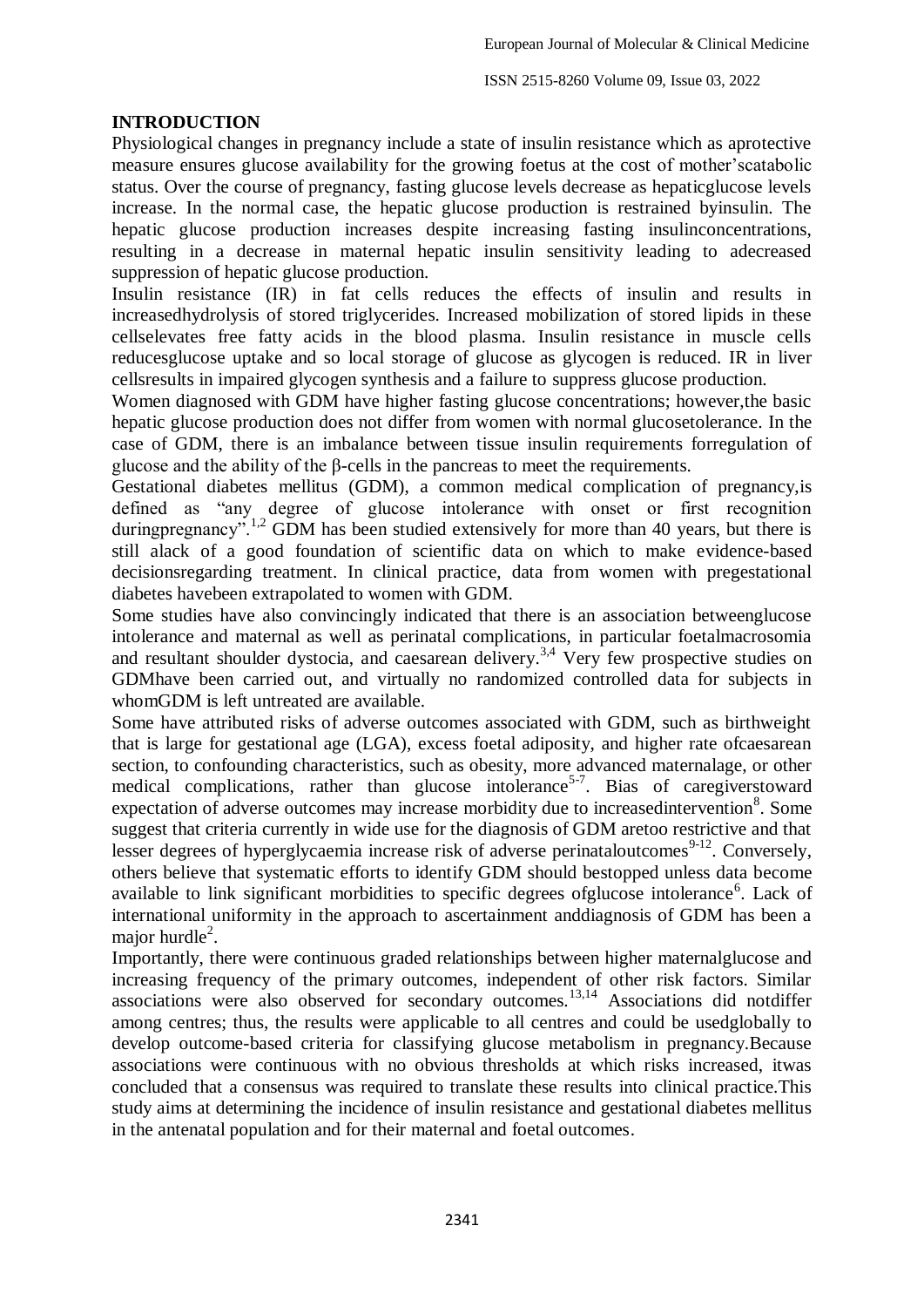## **MATERIAL & METHODS**

A hospital based observational prospective study done on all pregnant women attending the antenatal clinic in government district hospital, Sirohi, Rajasthan, India during one year period.

## **INCLUSION CRITERIA**

- Pregnant women with diagnosed Gestational Diabetes Mellitus.
- Clinical markers of insulin resistance :-
- a) BMI  $>$  30 kg/m2
- b) History of macrosomia in previous pregnancies
- c) Acanthosis nigricans or skin tags
- d) History of Poly cystic ovarian syndrome or Oligomenorrhoeic cycles.
- e) Family history of Diabetes Mellitus (first-degree relatives).
- f) Acne.
- Abnormal HOMA-2IR value  $( > 1.8)$

## **EXCLUSION CRITERIA**

- Pregnant women already on treatment with insulin sensitizers / oral hypoglycaemicagents.
- Women with Pre-gestational diabetes mellitus.
- Women with pre-existing medical disorders other than anemia.

## **METHODS**

To determine if gestational diabetes is present in pregnant women, a standard OGTTwas performed after overnight fasting (8-14 hours) by giving 75g of anhydrous glucose in250-300 ml of water. Plasma glucose was measured fasting, after 1 hour and after 2 hours.

Pregnant women who met the revised IADPSG criteria for diabetes mellitus were classified as GDM and others who had normal OGTT result were classified as Normal GlucoseTolerant (NGT).

#### **INSULIN RESISTANCE**

HOMA-2IR value of more than 1.8 has been taken as cut-off for the measure ofinsulin resistance. Screening for insulin resistance was done at the time of booking by serumfasting insulin and fasting plasma glucose levels.

All antenatal patients were screened for GDM except those who had pre-existingdiabetes. As per institutional policy, every patient was advised 75gm OGTT at her firstantenatal visit. However, the test was deferred till the nausea and vomiting of earlypregnancy subsided. In such patients, Fasting and Post-prandial plasma glucose were askedfor. But, all such patients including those who had normal OGTT result in the first antenatalvisit were subjected to 75g OGTT between 24-28 weeks Period of Gestation.

Screening for Insulin Resistance was done at the time of booking or the first antenatalvisit if they met the criteria for the high risk group, by Fasting Serum Insulin and FastingPlasma Glucose levels.

## **HIGH RISK GROUP**

- a) Pre-pregnancy  $BMI > 30kg/m2$
- b) History of DM in the family (first degree relative).
- c) History of GDM in previous pregnancy
- d) History of macrosomia in previous pregnancy
- e) Acanthosis nigricans or skin tags.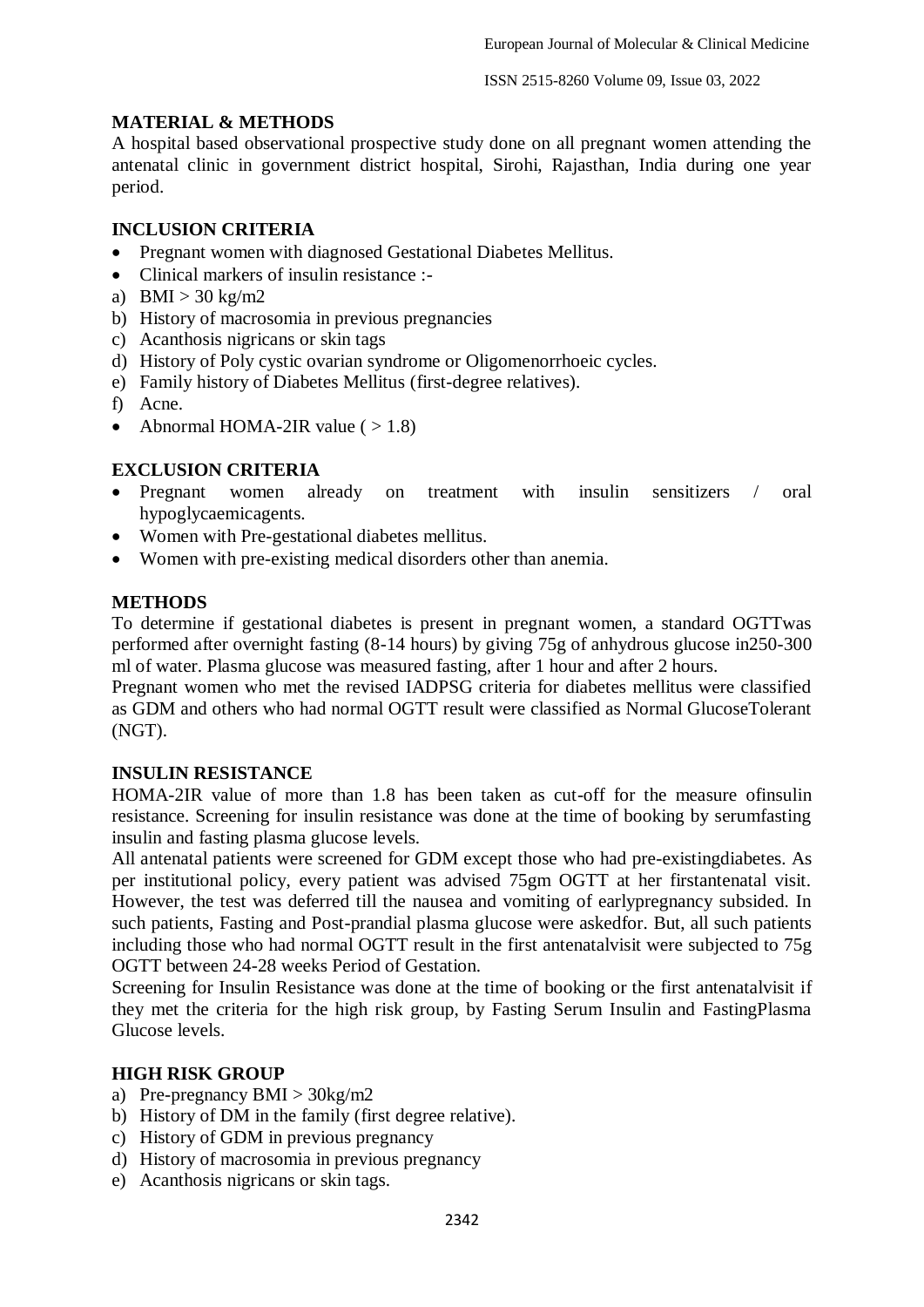f) History of PCOS or oligomenorrhoeic cycles.

g) Acne

h) Age  $\geq$  35 years

HOMA calculator (software based) was used to calculate the HOMA-2IR value whichwas taken as the measure for Insulin Resistance.

All patients were followed up through their antenatal and post natal course and salient outcome measures pertaining to the Obstetric and Neonatal outcomes were recorded anddocumented.

## **RESULTS**

Our study showed that total no. of antenatal patients was 500 during one year study period and 55 (11%) patients detected insulin resistance and gestational diabetes mellitus. So, the incidence of carbohydrate intolerance was 11%.

Insulin resistance in patients studied, was defined as patients having HOMA-2IR value more than 1.8. Out of 55 patients, 13 patients had insulin resistance in our study. Our results shows that positive statistically significant correlation between insulin resistance and development of glucose intolerance (p <0.0001).

| <b>Insulin</b>    |     | <b>Glucose Intolerance</b> | <b>Total</b> | P-value    |
|-------------------|-----|----------------------------|--------------|------------|
| <b>Resistance</b> | Yes | No                         |              |            |
| Yes               |     |                            | 13           | $< 0.001*$ |
| No                |     | 445                        | 187          |            |
| <b>Total</b>      | 55  | '45                        | 500          |            |

**Table 1: Analysis Between Insulin Resistance Vs Glucose Intolerance**

The present study shows that there is no statistical significant association between development of Gestational Hypertension and Insulin Resistance (P>0.05) (table 2).

**Table 2: Analysis Between Gestational hypertension vs average HOMA-2IR**

| <b>Insulin</b>    | <b>Gestational hypertension</b> |    | Total   P-value |       |
|-------------------|---------------------------------|----|-----------------|-------|
| <b>Resistance</b> | Yes                             | No |                 |       |
| Yes               |                                 |    | 13              | >0.05 |
| No                |                                 |    |                 |       |
| <b>Total</b>      |                                 |    | 55              |       |

Our study shows that maximum number of vaginal and caesarean sections happened with patients with BMI between 25 to 29.9 kg/m2 group (table 3).

**Table 3: BMI Vs MODES OF DELIVERY**

| BMI (kg/m2)          | <b>Vaginal delivery</b> | <b>LSCS</b> | <b>Total</b> | <b>Average HOMA 2IR</b> |
|----------------------|-------------------------|-------------|--------------|-------------------------|
| $20.0 - 24.99$ kg/m2 |                         |             | 14           | 0.845                   |
| $25.0 - 29.99$ kg/m2 |                         |             | 38           | 1.53                    |
| $30.0 - 34.9$ kg/m2  |                         |             |              | 2.734                   |
| <b>Total</b>         | 39                      |             | 55           |                         |

No cases of Macrosomia, indirectly indicates the success of the therapeutic institutional protocol to which the patients of the study group were subjected to during antenatal period (table 4).

**Table 4: Comparative Analysis Of Newborn Birth Weight And Mode Of Therapy Instituted For Carbohydrate Intolerance**

| Birth weight $(kg)$   MNT   MNT+OHA   MNT+IT |  |  |
|----------------------------------------------|--|--|
| $<$ 3 kg                                     |  |  |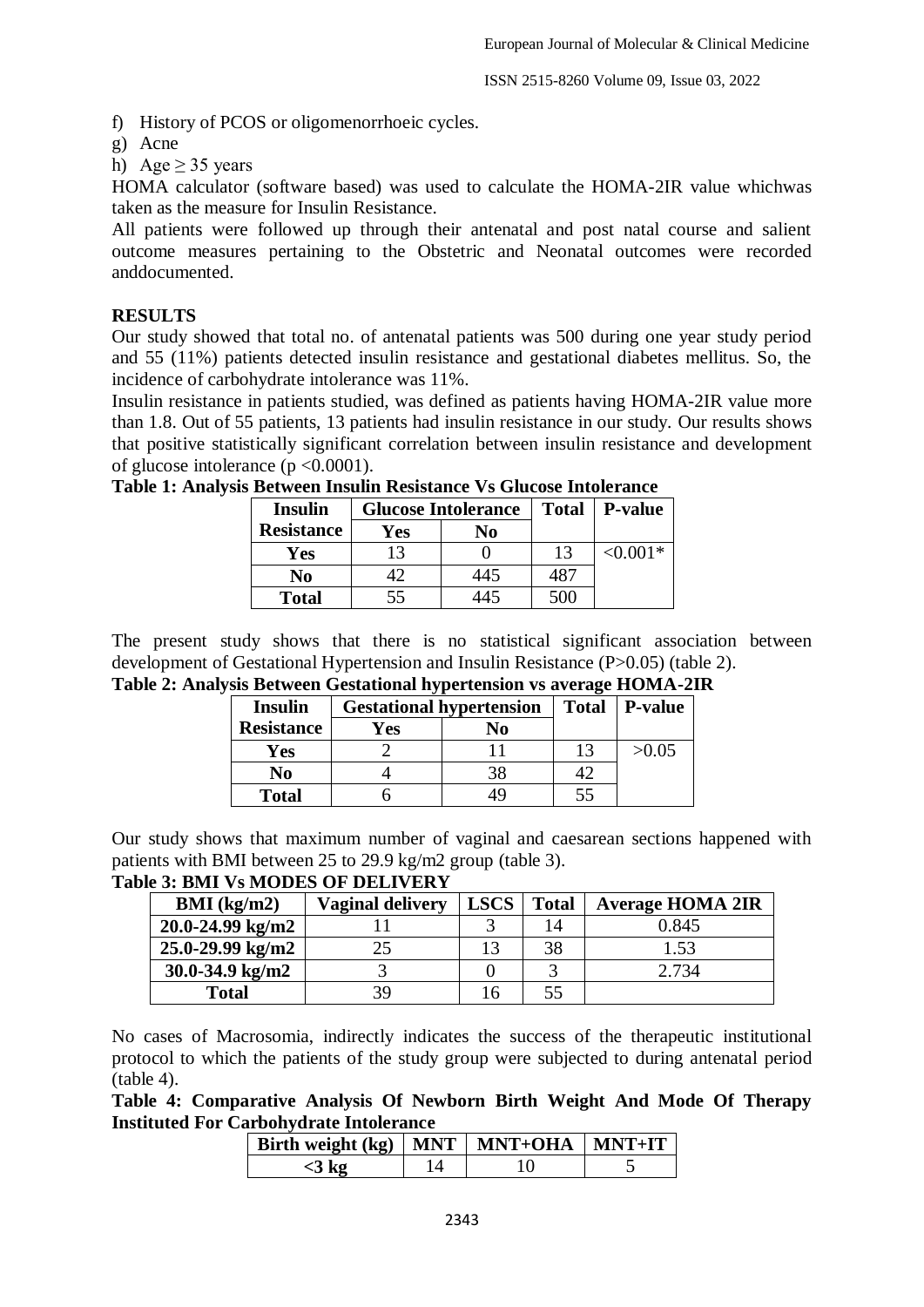ISSN 2515-8260 Volume 09, Issue 03, 2022

| $\geq$ $\mathbf{N}$ | $\mathcal{L}$ |  |
|---------------------|---------------|--|
| <b>Total</b>        |               |  |

## **DISCUSSION**

This study is an attempt to establish the causal relationship between the need for anestablished screening guideline for development of carbohydrate intolerance in women andfurther their respective obstetrical outcomes (maternal and neonatal). The population under study was adequately randomized in view of women hailingfrom different ethnic and culturally diverse segments of society in India formingrepresentative groups from different parts of the country.

Gestational diabetesensues when the woman's insulin secretary capacity is inadequate to overcome theprogressive insulin resistance. It is often associated with maternal risk factors, such asoverweight, advanced age and a previous complicated obstetric history.<sup>15,16</sup> It has been claimedthat the higher rate of complications can be ascribed to these risk factors and not to the hyperglycaemic condition itself.<sup>6</sup>

In our study, the incidence of carbohydrate intolerance was found to be 11%.The criteria used in our study were the new international consensus guideline asrecommended by IADPSG. As evident from other studies, it was found that there is nosubstantial difference in the frequency of GDM compared to other screening methods forGDM. Also it was noted that majority of the studied cases had only elevated FPG in OGTT.

This group accounted for 85.6 % of the population studied.GDM prevalence has been reported variably from 1.4% to 14 % worldwide anddifferently among racial and ethnic groups. Many studies have been conducted in Indian population as well<sup>17,18</sup> and an overall incidence of 5-15% has been reported.

Wendland et al.<sup>19</sup> compared the IADPSG and WHO criteria using 75g OGTT. Theyconcluded that both the criteria identified women at a small increased risk for adversepregnancy outcome. Associations were of similar magnitude for both criteria however, highconsistency was found for those with IADPSG criteria.

In a Californian study, Sach et al.<sup>20</sup> found the frequency of GDM at different collaboratingcentres based on IADPSG consensus panel recommended criteria, an overall GDMfrequency of 17.8%. Though there was substantial centre to centre variation in which glucosemeasures met diagnostic thresholds. They concluded that although the new diagnosticcriteria for GDM applied globally, centre to centre differences occur which may impactglobal strategies for diagnosis of GDM.

In a study conducted at Dr. Seshiah et al.<sup>21</sup>, India, DIPSI (Diabetes in pregnancy studygroup) criteria was used for the diagnosis of GDM. They found an incidence of 13.4% andfurther found that 9.7% of GDM required insulin therapy.

The prevalence of insulin resistance in the total antenatal patients studied in our hospitalduring the period of study was 2.6%. Voldner N et al.<sup>22</sup> in their study reported that women (BMI>25kg/m2) in early pregnancyhad levels of insulin sensitivity that were lower throughout pregnancy as compared to thenormal weight women, this reduction was significant ( $p \le 0.0001$ ). Amongst the various screening methods, BMI has a high sensitivity (85%) and a goodnegative predictive value (98%).

Further it can be argued that pregnant ladies with pre-pregnancy  $BMI > 25 \text{kg/m2}$  should be screened for IR and should be started on medical nutrition therapy as a preventivemeasure.

The results of association between development of gestational hypertension in earlyand midtrimester in glucose intolerant patients as an outcome measure with insulinresistance showed no statistically significant correlation between the two variables, p > 0.05. This result is supported by a study conducted by Romero Gutierrez G et al.<sup>23</sup> in 2005where they the insulin resistance assessed in the third trimester of the pregnancy did nothave association with the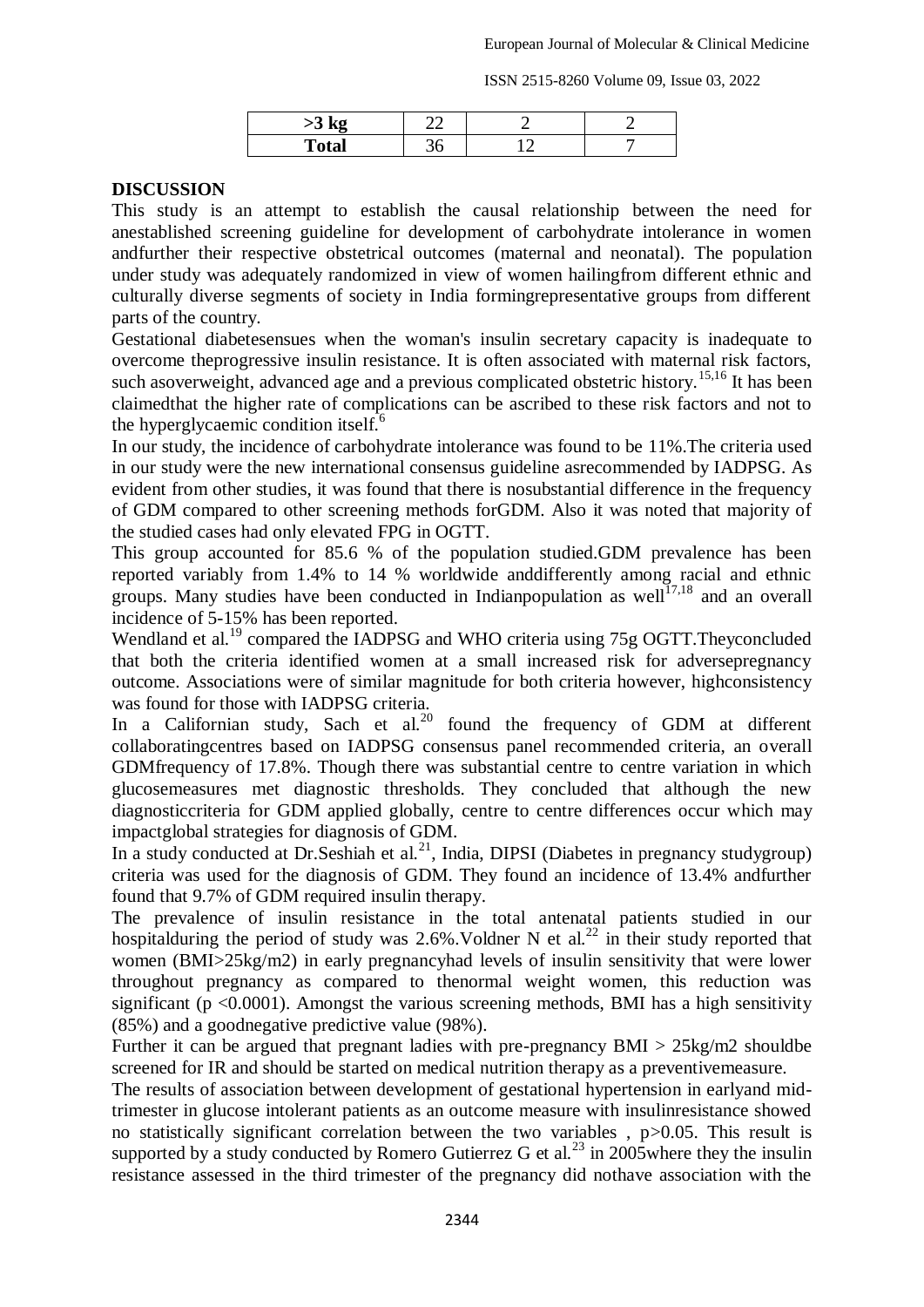pregnancy induced hypertension and they recommended to carryout further investigations with prospective design and assessing insulin resistance calculatingthe homeostasis model assessment during all the pregnancy to evaluate this possible was association.

It is rational to conclude that there is insignificant association between hypertensivedisorders of pregnancy and IR as measured by HOMA-2IR. They may be considered as anindependent entity with different pathogenesis causing adverse pregnancy outcome.

#### **CONCLUSION**

We concluded that early detection and institution of specific treatment of glucose intolerance with MNT/ OHA/ Insulin therapy certainly gives better maternal and neonatal outcomes.

## **REFERENCES**

- 1. American Diabetes Association. Diagnosis and classification of diabetes mellitus (Position Statement). Diabetes Care 2009;32(Suppl. 1):S62–S67
- 2. Metzger BE, Coustan DR. Summary and recommendations of the Fourth International Workshop-Conference on Gestational Diabetes Mellitus: the organizing committee. Diabetes Care 1998; 21(Suppl. 2):B161–B167.
- 3. Langer O, Brustman L, Anyaegbunam A,Mazze R. The significance of one abnormalglucose tolerance test value on adverse outcome in pregnancy. Am J ObstetGynecol987;157:758–763
- 4. Naylor C.D., Sermer M., Chen E., SykoraK.TorontoTrihospital Gestational DiabetesInvestigators Cesarean delivery in relation to birth weight and gestational glucose tolerance:pathophysiology or practice style? JAMA1996 ; 275 : 1165-1170.
- 5. Jarrett RJ. Reflections on gestational diabetes.Lancet 1981;28:1220–1221
- 6. Hunter DJS, Keirse MJNC. Gestational diabetes in effective care. In Pregnancy and Childbirth. Chalmers I, Enkin M, Kierse M, Eds. New York, Oxford University Press, 1989:403–410.
- 7. Spellacy WN, Miller S, Winegar A, Peterson PQ. Macrosomia: maternal characteristics and infant complications. ObstetGynecol1985;66:158–161.
- 8. Coustan DR. Management of gestational diabetes: a self-fulfilling prophecy? JAMA 1996;275:1199–1200
- 9. Jensen DM, Damm P, Sorensen B, Molsted- Pedersen L, Westergaard JG, Klebe J, Beck-Nielsen H. Clinical impact of mild carbohydrate intolerance in pregnancy: a study of 2904 nondiabetic Danish women with risk factors for gestational diabetes. Am J ObstetGynecol, 2001;185:413– 419
- 10. Yang X, Hsu-Hage B, Zhang H, Zhang C, Zhang Y, Zhang C. Women with impaired glucose tolerance during pregnancy have significantly poor pregnancy outcomes.Diabetes Care 2002;25:1619–1624
- 11. Vambergue A, Nuttens MC, Verier-Mine O, Dognin C, Cappoen JP, Fontaine P. Is mild gestational hyperglycaemia associated with maternal and neonatal complications? The Diagest Study. Diabet Med 2000;17:203–208.
- 12. Sacks DA, Abu-Fadil S, Greenspoon JS, Fotheringham N. Do the current standards for glucose tolerance testing in pregnancy represent a valid conversion of O'Sullivan's original criteria? Am J ObstetGynecol1989;161:638–641.
- 13. HAPO Study Cooperative Research Group, Metzger BE, Lowe LP, Dyer AR, Trimble ER, Chaovarindr U, Coustan DR, Hadden DR, McCance DR, Hod M, McIntyre HD, Oats JJ, Persson B, Rogers MS,Sacks DA, Hyperglycemia and Adverse Pregnancy Outcome (HAPO) Study Cooperative Research Group. Hyperglycemia and adverse pregnancy outcomes. N Engl J Med 2008;358:1991–2002.